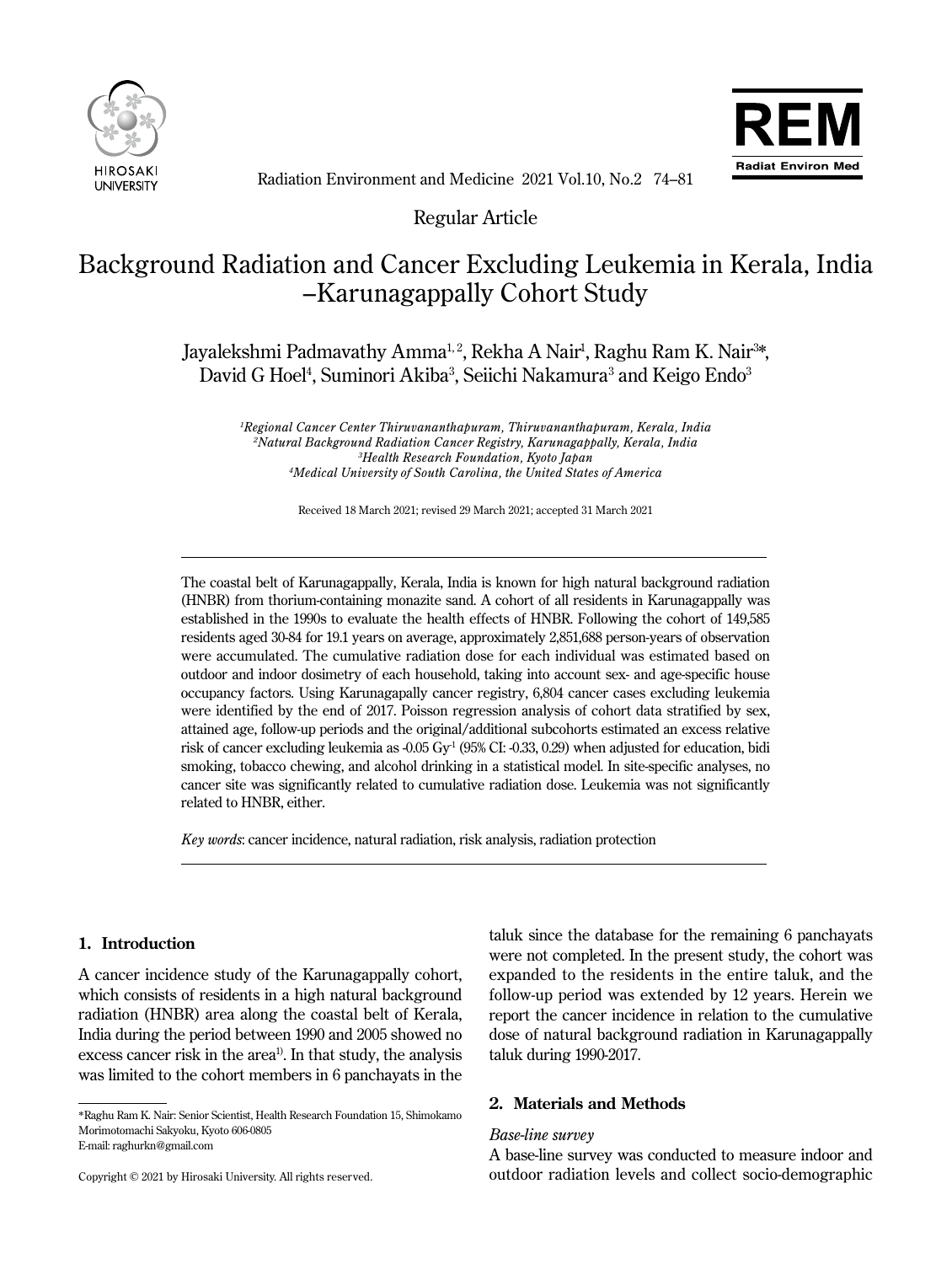details, lifestyle, including dietary habits, and tobacco and alcohol use covering a population of 385,103 (191,149 males and 193,954 females) in 76,773 households. This survey yielded information on 359,619 subjects in 71,674 households, which accounts for 93% of population and 94% of households<sup>1-3)</sup>. In total, this household survey collected personal information on study population.

#### *Study population*

Since the data input and editing for the entire cohort were considered to take a lot of time, in the previous analysis, it was decided to select four coastal panchayats of Chavara, Neendakara, Panmana and Alappad, which had high natural background radiation, and two control areas (panchayats), Oachira and Thevalakkara, which had relatively low natural radiation levels<sup>1)</sup>. This cohort will be called the original subcohort in this report. In the present study, the data for the entire cohort were used for risk analysis. The newly added cohort will be referred to as the additional subcohort in this report. Therefore, the full cohort consists of the original and additional subcohorts. In the present risk analysis, as was the case in the previous analysis, it was decided to analyze those aged 30-84.

#### *Outdoor and indoor dosimetry*

The individual radiation dose was estimated from the HNBR based on outdoor and indoor doses and sex- and age-specific occupancy factors The radiation levels (air kerma: mGy  $y^{-1}$ ) used in the cancer risk analysis were obtained by converting the scintillometer based annual dose to TLD equivalent annual dose by multiplying with the  $0.97<sup>1</sup>$ .

#### *House occupancy factor*

In each ward, 2% of all houses were randomly selected and information on occupancy factor on 7,711 residents (3783 males and 3928 females) in all age groups living in the selected houses was collected. The house occupancy factor varies from  $0.5$  to  $0.89$  depending on sex and age<sup>1)</sup>.

# *Migration*

Door-to-door surveys of all the households conducted in 2001 and 2010 collected information on the extent of migration. Migration to outside the taluk was approximately 6% in the migration survey. The majority of migration took place for job opportunities in Gulf countries. Approximately 1% was lost to follow-up. This information on migration was taken into account when estimating the cumulative dose of the individuals in the cohort in the following manner: When migration occurred into Karunagappally taluk, the mean outside and inside radiation doses of Oachira panchayat (a control area) were assigned to the ages of the immigrants before

migration. When a subject moved within Karunagappally taluk, the average outdoor dose of the ward in which the house was located and the average indoor dose of all the houses in the same ward was assigned. If the ward was not known, the mean outdoor dose of the panchayat was  $given<sup>1</sup>$ .

#### *Individual dose estimation*

Assuming the air kerma values for the cosmic ray component of the measured radiation level to be 0.227 mGy  $v^1$  for indoor and 0.252 mGy  $v^1$  for outdoor<sup>1, 4-6</sup>, the annual absorbed dose for each individual was calculated using the formula:

Annual dose (mGy)

- $= \{ \text{[Indoor dose v}^{-1} 0.227 \} \times \text{OF}_{\text{indoor}} \}$
- + [outdoor dose y<sup>1</sup> (mean) of ward or panchayat  $0.252$ ]  $\times$  $OF_{outdoor}$   $\times$  CF,

where OF is Occupancy factor based on sex and age ranging from 0.5 to 0.891) and CF is the conversion factor for air kerma to organ-specific absorbed dose presented in ICRP 116 report<sup>7</sup>. The CFs of  $^{232}$ Th used for men and women in the present study were 0.785 and 0.813, respectively, for the colon. The CFs of children aged 1-14 years and infants aged less than 1 year were increased by 10% and 30%, respectively. Colon dose was used for risk analysis since Life-Span study reports of cancer risk analysis of atomic bomb survivors used it $\mathbf{8}^8$ . The cosmic ray component was subtracted from the measured dose in order to estimate the radiation dose from terrestrial radiation exposure. The individual cumulative dose was calculated by adding up the annual effective dose in a time-dependent manner, using EPICURE software<sup>9)</sup>. The internal dose consisting of ingested and inhaled radionuclides was not considered for the cumulative dose estimation.

# *Cancer case ascertainment*

Cancer cases among the cohort were ascertained by the cancer registry in Karunagappally as described in an earlier paper<sup>1)</sup>.

# *Statistical analysis*

Statistical analysis was based on the data in crossclassifications by sex, attained age (5-year category), follow-up interval (1990-1996, 1997-2003, 2004-2010, 2011- 2017), and other covariates, which are shown in the footnotes of each table. The categories of covariates are those shown in Table 1. Migration surveys were conducted in 2001 and in 2010. Person-years and number of cancer cases were calculated by DATAB procedure of EPICURE program. Poisson regression analysis of grouped survival data (Breslow and Day 1987) was conducted, using the AMFIT module of EPICURE software<sup>9</sup>.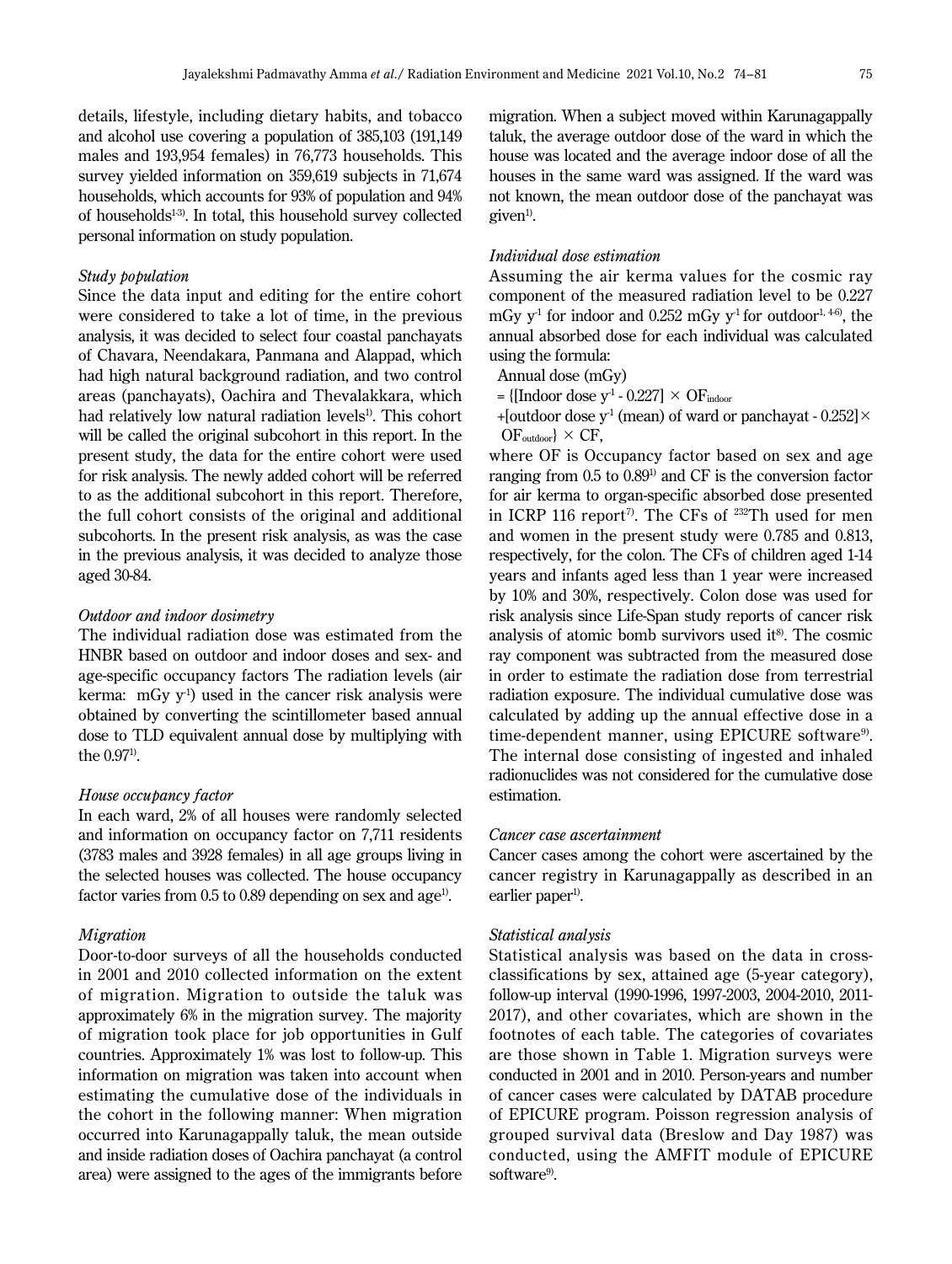|            | men                       |                               |      |                           | women                       |       |      |              |
|------------|---------------------------|-------------------------------|------|---------------------------|-----------------------------|-------|------|--------------|
|            | $N$ (%)                   | cases                         | RR   | 95%CI                     | $N$ (%)                     | cases | RR   | 95%CI        |
| Religion   |                           |                               |      |                           |                             |       |      |              |
| Hindu      | 49.768                    | 2,745                         |      | reference                 | 58,227                      | 2,192 | 1    | reference    |
| Muslim     | 12,276                    | 697                           | 1.0  | $0.95 - 1.1$              | 15.799                      | 548   | 0.95 | $0.87 - 1.0$ |
| Christian  | 6,290                     | 331                           | 0.93 | $0.83 - 1.0$              | 7,225                       | 291   | 1.1  | $0.95 - 1.2$ |
|            | P for heterogeneity=0.257 |                               |      | P for heterogeneity=0.242 |                             |       |      |              |
| Education  |                           |                               |      |                           |                             |       |      |              |
| Illiterate | 4,483                     | 297                           |      | reference                 | 14,452                      | 537   | 1    | reference    |
| Primary    | 18,015                    | 1,202                         | 1.0  | $0.92 - 1.2$              | 23,253                      | 888   | 1.0  | $0.91 - 1.1$ |
| Middle     | 18,093                    | 1,085                         | 1.0  | $0.89 - 1.2$              | 19,290                      | 747   | 1.1  | $0.95 - 1.2$ |
| High       | 21,183                    | 912                           | 0.79 | $0.67 - 0.90$             | 19,564                      | 702   | 1.1  | $0.95 - 1.2$ |
| College    | 5,808                     | 238                           | 0.76 | $0.64 - 0.91$             | 4,186                       | 139   | 1.1  | $0.91 - 1.3$ |
| Unknown    | 752                       | 39                            | 0.83 | $0.59 - 1.2$              | 506                         | 18    | 1.0  | $0.65 = 1.7$ |
|            |                           | P for heterogeneity $< 0.001$ |      |                           | P for heterogeneity $> 0.5$ |       |      |              |

**Table 1.** Socio-demographic features of study population and cases of cancer excluding leukemia

\*RRs for each variable were obtained from the following model: H<sub>0</sub> (attained age, follow-up interval, subcohort membership) [exp (Σβ<sub>i</sub>X<sub>i</sub>)], where Rs are dummy variables representing categories of each variable.

RRs and 95%CIs are expressed in two effective digits.

All the P values presented are two sided.

Assuming a linear dose-response, the excess relative risk (ERR) of all cancer excluding leukemia in relation to cumulative dose 10 years prior to the time at risk was also estimated using the following model;

 $H<sub>0</sub>$  (sex, attained age, follow-up interval, original/ additional sub-cohorts)  $[1 + \beta]$  D, where D is cumulative organ specific absorbed radiation dose calculated in a time-dependent manner, and ß, the regression coefficient of D, describes the relative change in rates associated with the dose.  $H_0$  is the baseline cancer rate.

For adjusting for life-style related factors and socioeconomic factors, the following model was used;  $H<sub>0</sub>$  (sex, attained age, follow-up interval, original/ additional sub-cohorts)  $[\exp(\Sigma \gamma_i X_i)]$  [1+  $\beta$ D], where  $X_i$ are covariables such as education, bidi smoking, tobacco chewing and/or; alcohol drinking; and **γ**i are their regression coefficients.

The modifying effect of sex, age or other factors on ERR was examined by replacing  $[1 + BD]$  with  $[1 + BD \exp(\delta X)]$ , where X is the modifying factor and  $\delta$  is its coefficient corresponding to the magnitude of modification.

In the analysis to estimate relative risks (RRs) for different cumulative radiation dose categories, the following model was used;

 $H<sub>0</sub>$  (sex, attained age, follow-up interval, original/ additional sub-cohorts)  $[\exp(\beta_1D_1 + \beta_2D_2 + \beta_3D_3 + \beta_4D_4 +$  $B_5D_5$ ]. The estimates of  $B_1$ ,  $B_2$ ,  $B_3$ ,  $B_4$  and  $B_5$  correspond to log RRs for dose categories (mGy) of 50-, 100-, 200-,  $300-$  and  $500+$ , respectively. The dose category  $0-49$ mGy was the reference category. In Tables 3 and 4, risk analysis used lagged cumulative dose, which was calculated in a time-dependent manner. To allow for a

possible latent period between radiation exposure and its consequences, cumulative doses were lagged by 10 years for all cancer except leukemia $10$ . With a lag of 10 years, a dose was included in the calculation of the cumulative dose at time *t* if it had been received at or before time *t*-10 year. A similar approach was used to estimate relative RRs for different environmental dose categories.

The entry into the cohort was the date of interview, which ranged from 1 January 1990 to 31 December 1997. The end of follow-up was the date of diagnosis of cancer cases, the date of death for those deceased, the date of migration out of the study area, the end of followup (31 December 2017) or the date attaining the age of 85, whichever occurred first. In person-year calculation, migrations that had taken place and identified by the migration surveys in 2001 and 2010 were taken into account. The migration, being very low, was ignored for the period after the survey.

# **3. Results**

The present study examined 149,585 residents (68,334 men and 81,251 women) who were 30-84 years old at the time of interview. The original and additional subcohort members numbered 69,958 and 79,627, respectively. By the end of 2017, 2,458,250 person-years of observation were accumulated. During the follow-up, 6,804 cases of cancer excluding leukemia (3,773 males and 3,031 females), and 135 leukemia cases were ascertained. Diagnosis of cancer was based on histopathology or cytology in 78% of the cases, and 6% of the cancer cases were ascertained from the Vital Statistics Division based on death certificate information. The rest was based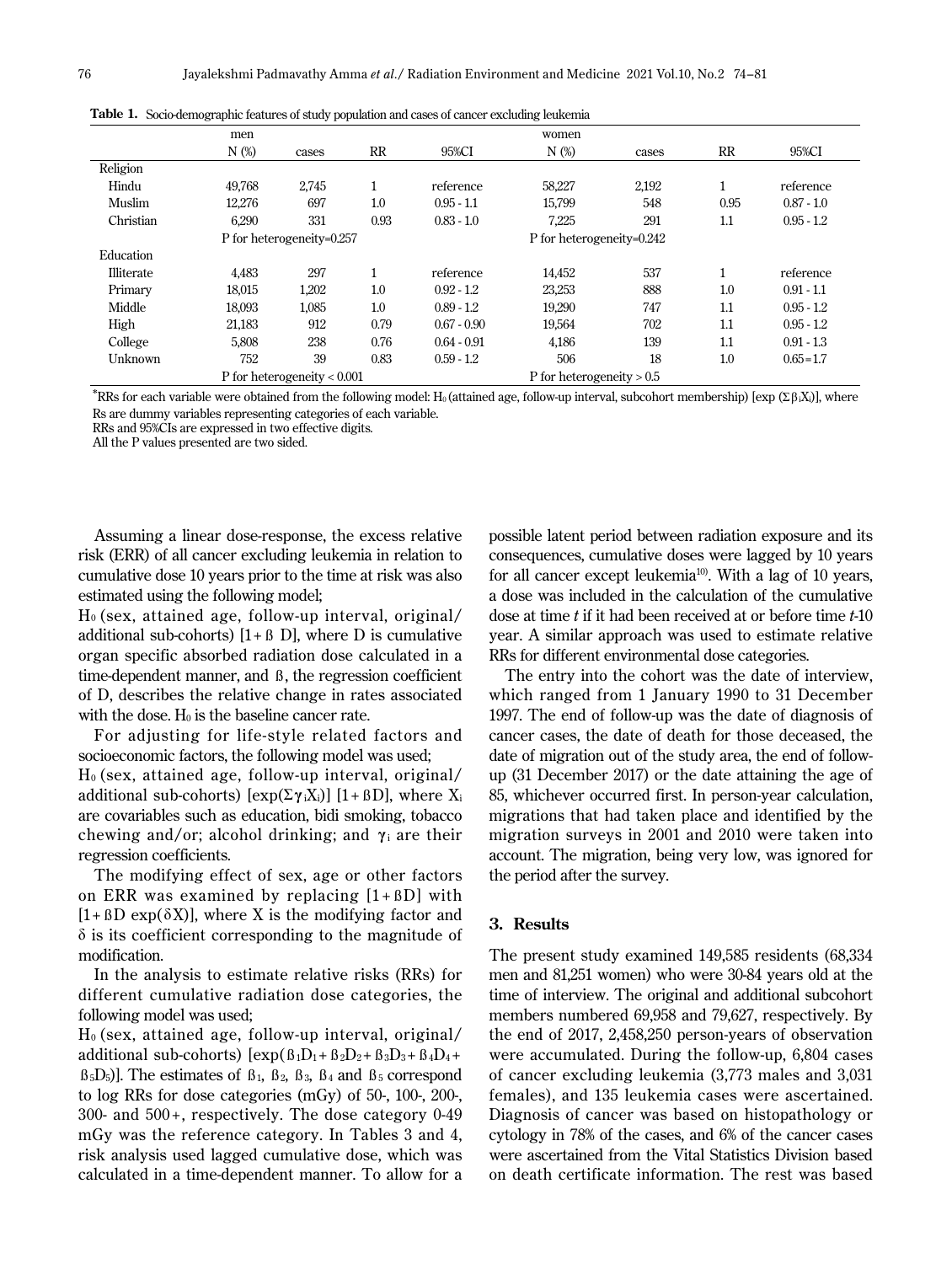|                                                   | men     |                               |              |              | women                         |                  |              |              |
|---------------------------------------------------|---------|-------------------------------|--------------|--------------|-------------------------------|------------------|--------------|--------------|
|                                                   | $N$ (%) | cases                         | RR           | 95%CI        | N (%)                         | cases            | RR           | 95%CI        |
| Bidi smoking (the number of bidis smoked per day) |         |                               |              |              |                               |                  |              |              |
| Never                                             | 32,062  | 1,260                         | $\mathbf{1}$ | reference    | 79,751                        | 2,973            | $\mathbf{1}$ | reference    |
|                                                   |         |                               |              |              |                               |                  |              |              |
| Ex-smoker                                         | 6,531   | 379                           | 1.3          | $1.2 - 1.5$  | 376                           | 11               | 0.92         | $0.51 - 1.7$ |
| Current smokers                                   |         |                               |              |              |                               |                  |              |              |
| $1-4$ /day                                        | 3,081   | 141                           | 1.2          | $0.97 - 1.4$ | 593                           | 23               | 1.1          | $0.74 - 1.7$ |
| $5-14$ /day                                       | 10,155  | 641                           | 1.6          | $1.4 - 1.7$  | 351                           | 18               | 1.4          | $0.90 - 2.3$ |
| $15-24$ /day                                      | 8,060   | 652                           | 1.9          | $1.7 - 2.1$  | 66                            | $\overline{2}$   | 0.81         | $0.20 - 3.3$ |
| $25+ /day$                                        | 5,108   | 493                           | 2.1          | $1.9 - 2.4$  | 19                            | 1                | 1.2          | $0.17 - 8.4$ |
| Unknown                                           | 3,337   | 207                           | 1.6          | $1.4 - 1.9$  | 95                            | 3                | 1.1          | $0.36 - 3.5$ |
|                                                   |         | P for heterogeneity $< 0.001$ |              |              | P for heterogeneity $> 0.5$   |                  |              |              |
| Tobacco chewing                                   |         |                               |              |              |                               |                  |              |              |
| Never                                             | 43,926  | 2,257                         | $\mathbf{1}$ | reference    | 60,677                        | 2,170            | $\mathbf{1}$ | reference    |
| Ex-chewer                                         | 4,825   | 351                           | 1.2          | $1.1 - 1.4$  | 2,873                         | 118              | 1.2          | $0.99 - 1.4$ |
| Current                                           |         |                               |              |              |                               |                  |              |              |
| 1-years                                           | 12,134  | 713                           | 1.1          | $1.0 - 1.2$  | 8,999                         | 388              | 1.1          | $0.99 - 1.2$ |
| 15-years                                          | 5,512   | 350                           | 1.1          | $0.97 - 1.2$ | 7,473                         | 298              | 1.0          | $0.90 - 1.2$ |
| 30-years                                          | 677     | 40                            | 0.98         | $0.72 - 1.3$ | 726                           | 41               | 1.5          | $1.1 - 2.0$  |
| 45+years                                          | 126     | 10                            | 1.3          | $0.70 - 2.4$ | 95                            | 5                | 1.3          | $0.54 - 3.1$ |
| Unknown                                           | 1,134   | 52                            | 0.97         | $0.73 - 1.3$ | 408                           | 11               | 0.74         | $0.41 - 1.3$ |
|                                                   |         | P for heterogeneity =0.002    |              |              | P for heterogeneity = $0.051$ |                  |              |              |
| Alcohol drinking                                  |         |                               |              |              |                               |                  |              |              |
| Never                                             | 34.760  | 1,682                         | $\mathbf{1}$ | reference    | 81,185                        | 3,024            | $\mathbf{1}$ | reference    |
| Ex-drinker                                        | 8,607   | 558                           | 1.2          | $1.1 - 1.4$  | 32                            | $\mathbf 1$      | 1.1          | $0.16 - 8.1$ |
| Current                                           |         |                               |              |              |                               |                  |              |              |
| $-70$ mg/day*                                     | 9,412   | 500                           | 1.2          | $1.0 - 1.3$  | 17                            | 4                | 7.5          | $2.8 = 20$   |
| $70 + mg/day$                                     | 13,294  | 883                           | 1.3          | $1.2 - 1.4$  | 17                            | $\boldsymbol{2}$ | 3.4          | $0.84 = 13$  |
| Unknown                                           | 2,261   | 150                           | 1.4          | $1.1 - 1.7$  | $\theta$                      | $\Omega$         |              |              |
| P for heterogeneity $< 0.001$                     |         |                               |              |              | P for heterogeneity = $0.011$ |                  |              |              |

**Table 2.** Tobacco use and alcohol drinking of study population and cases of cancer excluding leukemia

\*RRs for each variable were obtained from the following model: H<sub>0</sub> (attained age, follow-up interval, subcohort membership) [exp(Σβ<sub>i</sub>X<sub>i</sub>)], where Rs are dummy variables representing categories of each variable.

RRs and 95%CIs are expressed in two effective digits.

All the P values presented are two sided.

\*<70mg of alcohol consumed a day

on clinical observation and investigations like special biochemical and immunological tests. The five most common cancers among men were cancers of the lung (833 cases), oropharynx (623 cases), stomach (233 cases), esophagus (218 cases), and larynx (160 cases). Among women, these were cancers of the breast (705 cases), uterus (432 cases), oropharynx (307 cases), thyroid(137 cases), lung (140 cases) and esophagus (111 cases). There were 276 and 196 cases of unknown primary cancer sites for men and women, respectively.

Tables 1 and 2 present relative risks (RR) of religion, education, and lifestyles of study subjects, which were considered to be potential confounders in our preliminary analysis of radiation related cancer risk. Occupation or annual income was not a strong enough confounder once education was adjusted for.

Table 3 summarizes the risk analysis of cancer excluding leukemia, using Poisson regression models. In all the analysis, data were stratified by sex, attained age,

and follow-up periods. For full cohort, the ERR estimate is obtained from analysis with stratification for original/ additional sub-cohorts. Adjustment for education, bidi smoking, tobacco chewing and alcohol and drinking gave an ERR estimate of -0.05 Gy<sup>-1</sup> (95% CI: -0.33, 0.29; P>0.5). For men and women, ERR estimates per gray were -0.20  $(95\% \text{ CI} = -0.52, 0.20; \text{ P} = 0.307)$  and 0.24  $(95\% \text{ CI} = -0.27,$ 0.89;  $P = 0.386$ ), respectively. The sex difference was not statistically significant  $(P = 0.154)$ .

Table 4 shows the results of risk analysis using the annual environmental dose of each house, which is the sum of (0.7 x annual indoor dose) and (0.3 x annual outdoor dose) of each house at the time of household dosimetry survey conducted during the period 1990-1997. The risk of cancer excluding leukemia was not related to annual environmental dose in any groups of attained age.

Table 5 presents dose category-specific RRs. No evident heterogeneity of RRs among dose groups was observed. This table also presents sex-specific RRs. No evident sex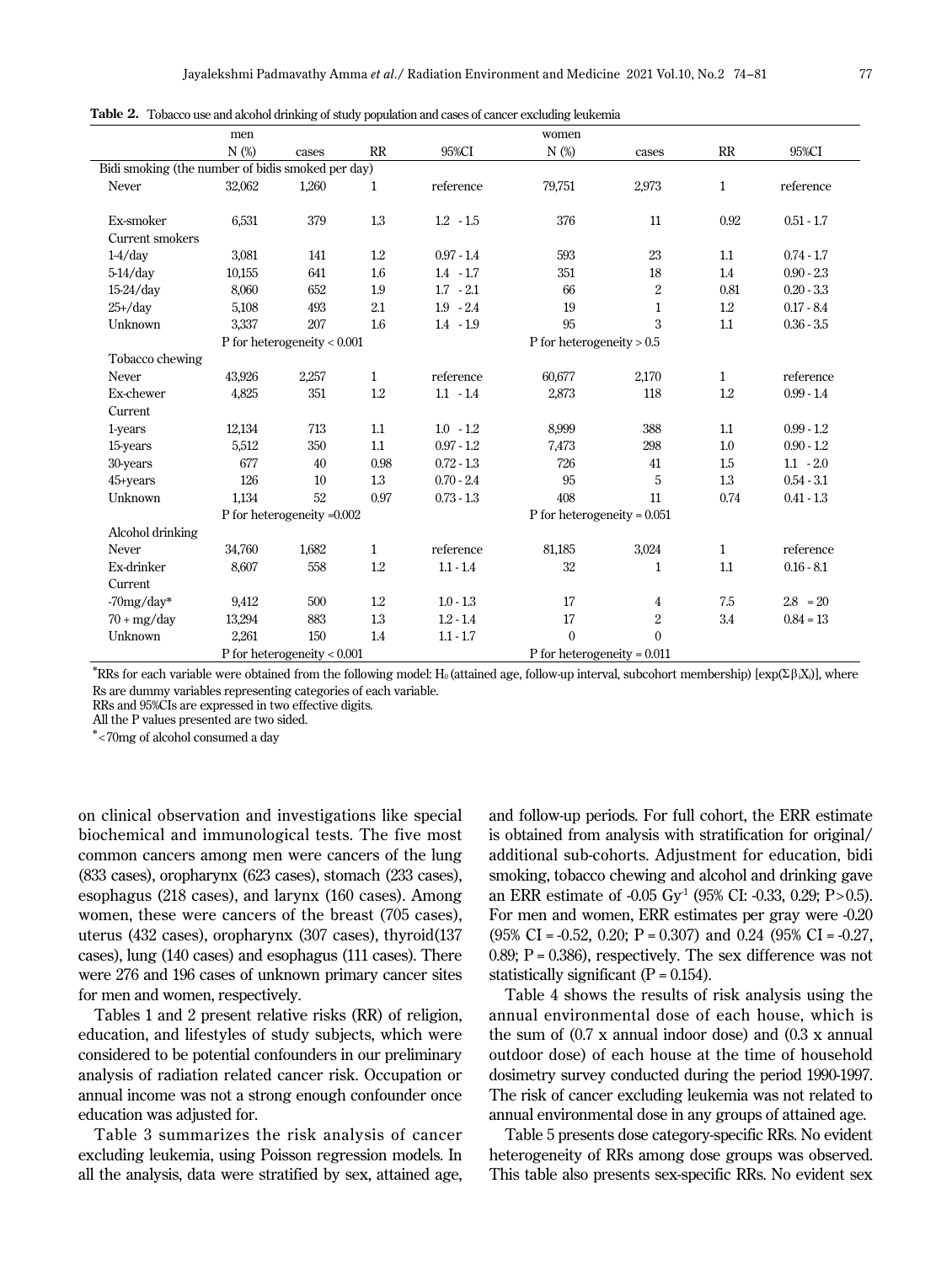| Cohort                                                                                  | cases   | person years    |
|-----------------------------------------------------------------------------------------|---------|-----------------|
| Full cohort, stratified*                                                                | 6,804   | 2,851,688       |
| original subcohort                                                                      | 3,213   | 1,325,425       |
| additional subcohort                                                                    | 3,591   | 1,526,263       |
|                                                                                         |         |                 |
|                                                                                         | ERR/Gy  | 95%CI           |
| Full cohort, stratified*                                                                | 0.12    | $-0.19, 0.48$   |
| Original subcohort                                                                      | 0.17    | $-0.17, 0.57$   |
| Additional subcohort                                                                    | $-0.29$ | nd(-1.16), 0.75 |
|                                                                                         |         |                 |
| analysis adjusted for education                                                         |         |                 |
| Full cohort, stratified                                                                 | 0.06    | $-0.24, 0.41$   |
| Original cohort                                                                         | 0.10    | $-0.22, 0.49$   |
| Additional cohort                                                                       | $-0.33$ | nd(-1.19), 0.70 |
| analysis adjusted for bidi smoking (numbers of bidi smoked a day)                       |         |                 |
| Full cohort, stratified*                                                                | $-0.01$ | $-0.30, 0.33$   |
| Original subcohort                                                                      | 0.02    | $-0.29, 0.38$   |
| Additional subcohort                                                                    | $-0.28$ | nd(-1.14), 0.76 |
|                                                                                         |         |                 |
| analysis adjusted for tobacco chewing (numbers of chewed tobacco<br>used a day)         |         |                 |
| Full cohort, stratified*                                                                | 0.15    | $-0.17, 0.52$   |
| Original subcohort                                                                      | 0.20    | $-0.15, 0.60$   |
| Additional subcohort                                                                    | $-0.22$ | nd(-1.11), 0.84 |
|                                                                                         |         |                 |
| analysis adjusted for alcohol drinking (amount of alcohol consumed a day)               |         |                 |
| Full cohort, stratified*                                                                | 0.007   | $-0.29, 0.35$   |
| Original subcohort                                                                      | $-0.03$ | $-0.28, 0.41$   |
| Additional subcohort                                                                    | $-0.33$ | nd(-1.19), 0.69 |
| analysis adjusted for education, bidi smoking, tobacco chewing, and<br>alcohol drinking |         |                 |
|                                                                                         |         |                 |

**Table 3.** ERR estimates per 1 gray for cancer other than leukemia

| $-0.05$ | $-0.33, 0.29$    |
|---------|------------------|
| $-0.05$ | $-0.35, 0.31$    |
| $-0.28$ | $nd(-1.14), 0.6$ |
|         |                  |

ERRs were obtained from the following statistical model:  $H_0$  (sex, attained age, follow-up interval) [exp(Σ**γ**iXi)] [1 + ßD]

\*The analysis was stratified by sub-cohorts (original/additional cohorts), using the following model:  $H_0$  (sex, attained age, follow-up interval, subcohort membership)  $[\exp(\sum \gamma_i X_i)] [1 + \beta D]$ ERRs are expressed to the second decimal place.

difference was observed.

Table 6 summarizes the results of analysis which used childhood dose (radiation doses exposed during ages 0-14). No excess risk was observed. ERRs per gray for all the subjects, men and women were -0.35 (95%CI =  $-1.28$ , 0.72; P = 0.491),  $-0.58$  (95% =  $-1.68$ , 0.77; P = 0.372), 0.03  $(95\%CI = -1.49, 1.87; P > 0.5)$ , respectively.

#### **4. Discussion**

Poisson regression analysis of Karunagappally cohort data stratified by sex, attained age and follow-up periods

and subcohort membership gave an excess relative risk of cancer excluding leukemia as  $-0.09 \text{ Gy}^1$  (95%CI: -0.37, 0.23) when adjusted for education, bidi smoking, tobacco chewing, and alcohol drinking. Leukemia was not significantly related to HNBR, either. Cigarette smoking was not taken into account since its users in the study area were small in number as already reported<sup>1)</sup>.

As discussed in our previous paper<sup>1)</sup> there are several limitations in this study. One is the uncertainties regarding individual dose estimation due to the lack of occupancy factors over a lifetime, and possible changes of indoor and outdoor doses. In the present study, as was the case in the previous study, if the study subjects were from outside the taluk, an average indoor and outdoor doses in Kerala state were used for the period when they lived outside the taluk. Information on individual medical exposure was not available, either. Note, however, that its annual per caput dose from medical and dental X ray examinations is only 0.15mSv in India<sup>11</sup>. The data for the Kerala state is not available.

DDREF (Dose and Dose Rate Effectiveness Factor) is one of the biggest concerns in radiation protection<sup>12)</sup>. In recent years, the Low Dose Effectiveness Factor and Dose-Rate Effectiveness Factor have been considered to be treated separately<sup>13)</sup>, and the effects of low dose rates are of particular concern. In UNSCEAR 201714), the Karunagappally cohort study in Kerala, India and the Techa River cohort study in Russia were reviewed as particularly important studies in assessing the risk of cancer from low dose rate exposure. However, it was concluded that more studies are needed to draw clear conclusions about the low dose rate effect.

The analysis of the entire cohort with the follow-up extended by 12 years gave essentially the same ERR estimate per radiation dose (ERR =  $-0.05Gv<sup>1</sup>$ ; 95%CI = -0.33, 0.29) as the one in the previous study (ERR = -0.13 Gy<sup>-1</sup>;  $95\%CI = -0.58$ , 0.46). However, the confidence interval obtained from the present study is much narrower than that in the previous study, suggesting a possibility that the solid cancer risk associated with the continuous exposure to low-dose rate radiation is significantly lower than that associated with acute exposure. However, such a comparison requires matching of age at exposure since the magnitude of radiation associated RRs are known to be dependent on age at exposure.

#### **Acknowledgement**

We acknowledge the support of the research and technical staff of Natural Background Radiation Cancer Registry, Karunagappally, and Regional Cancer Center (RCC), Trivandrum, including the medical officers of RCC, who immensely helped us detecting cancer cases and providing support services to cancer patients.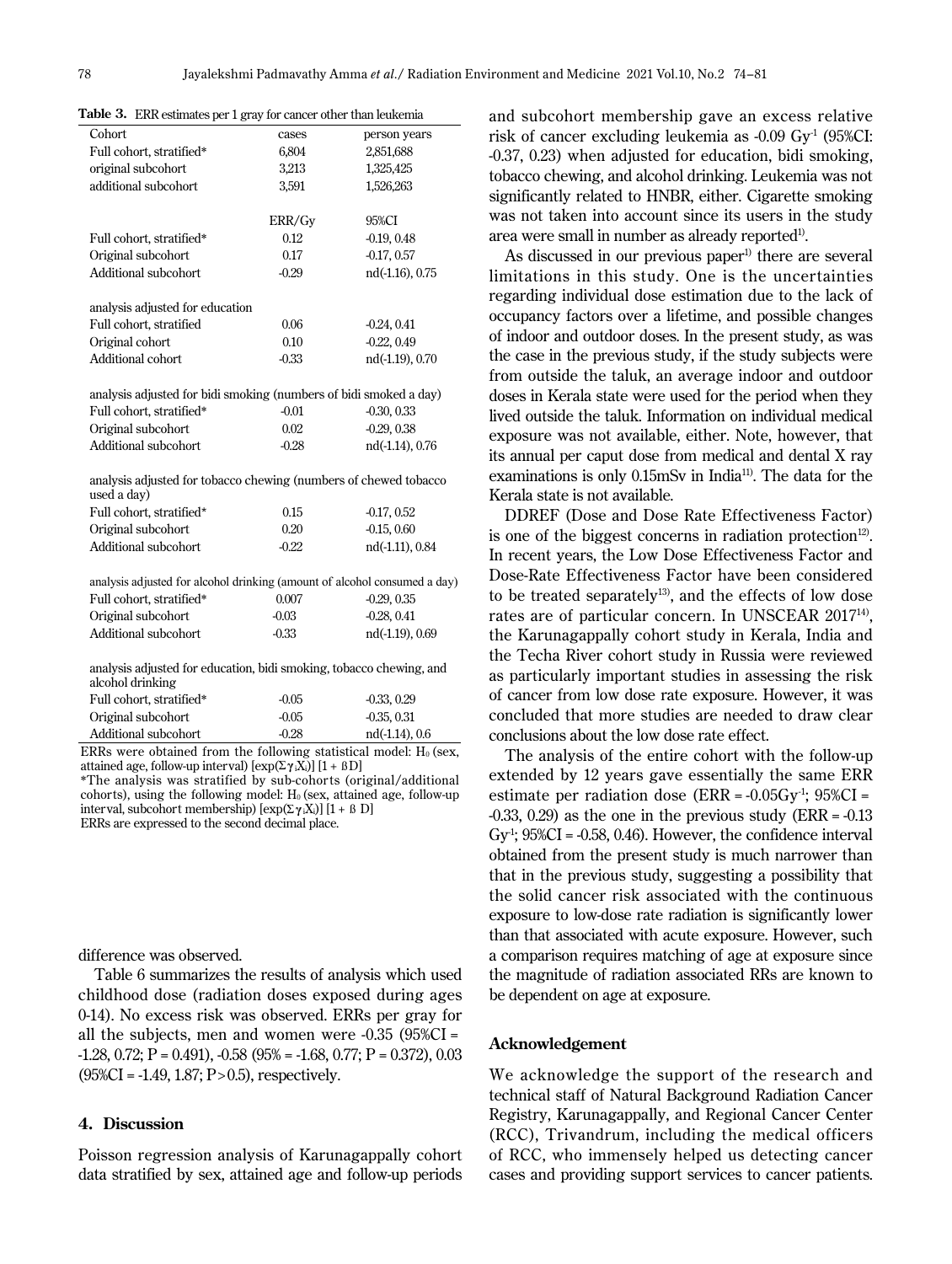|              |                 |                       | Environmental radiation dose (mGy year <sup>1</sup> ) |               |               |               |
|--------------|-----------------|-----------------------|-------------------------------------------------------|---------------|---------------|---------------|
|              |                 | $O -$                 | $1-$                                                  | $2 -$         | $5-$          | $10-$         |
|              | mean dose (mGy) | 0.8                   | 1.4                                                   | 3.0           | 6.6           | 14.6          |
|              | SD              | 0.1                   | $0.2\,$                                               | 0.6           | 1.1           | 4.7           |
| Attained age |                 |                       |                                                       |               |               |               |
| Total        | Case            | 835                   | 3,028                                                 | 2,349         | 451           | 141           |
|              | Person-years    | 367,012               | 1,272,810                                             | 967,898       | 187,313       | 56,655        |
|              | RR              | $\mathbf{1}$          | 1.05                                                  | 1.05          | 1.00          | 1.01          |
|              | 95%CI           | reference             | $0.97 - 1.13$                                         | $0.97 - 1.13$ | $0.89 - 1.12$ | $0.84 - 1.21$ |
|              |                 | P for trend $> 0.5$   |                                                       |               |               |               |
| $30-$        | Case            | 116                   | 363                                                   | 261           | 49            | 13            |
|              | Person-years    | 123,864               | 422,096                                               | 315,208       | 62,526        | 19,101        |
|              | RR              | $\mathbf{1}$          | 0.91                                                  | 0.90          | 0.87          | 0.75          |
|              | 95%CI           | reference             | $0.74 - 1.12$                                         | $0.72 - 1.12$ | $0.62 - 1.23$ | $0.42 - 1.34$ |
|              |                 | P for trend = $0.300$ |                                                       |               |               |               |
| $50-$        | Case            | 495                   | 1,844                                                 | 1,422         | 270           | 83            |
|              | Person-years    | 186,542               | 653,785                                               | 495,001       | 95,494        | 28,655        |
|              | RR              | $\mathbf{1}$          | 1.07                                                  | 1.08          | 1.01          | 1.02          |
|              | 95%CI           | reference             | $0.97 - 1.18$                                         | $0.97 - 1.20$ | $0.87 - 1.18$ | $0.81 - 1.29$ |
|              |                 | P for trend $> 0.5$   |                                                       |               |               |               |
| $70-$        | Case            | 224                   | 821                                                   | 666           | 132           | 45            |
|              | Person-years    | 56,605                | 196,929                                               | 157,690       | 29,294        | 8,899         |
|              | RR              | $\mathbf{1}$          | 1.08                                                  | 1.06          | 1.03          | 1.11          |
|              | 95%CI           | reference             | $0.93 - 1.25$                                         | $0.91 - 1.24$ | $0.82 - 1.28$ | $0.81 - 1.54$ |
|              |                 | $P$ for trend $> 0.5$ |                                                       |               |               |               |

**Table 4.** Risk of all cancers excluding leukemia according to household dose rate

RRs were obtained from the following model:

H<sub>0</sub> (sex, attained age, follow-up interval, bidi smoking, education, occupation) [exp( $\beta_1D_1 + \beta_2D_2 + \beta_1D_3 + \beta_4D_4$ ]. The estimates of  $\beta_1$ ,  $\beta_2$ ,  $\beta_3$ , and  $\beta_4$  correspond to log RRs for dose categories, 1-, 2-, 5-, and 10+mGy year<sup>-1</sup>, respectively. The dose category 0-1 mGy year<sup>-1</sup> was the reference category.

|  | Table 5. Cumulative-dose-category specific relative risk of cancer excluding leukemia |  |  |
|--|---------------------------------------------------------------------------------------|--|--|
|--|---------------------------------------------------------------------------------------|--|--|

|                 |                               |               | Cumulative radiation dose (mGy) |                |               |               |
|-----------------|-------------------------------|---------------|---------------------------------|----------------|---------------|---------------|
|                 | $\Omega$                      | $50-$         | $100-$                          | $200-$         | 300-          | 500-          |
| Mean dose       | 40                            | 72            | 135                             | 237            | 370           | 617           |
| SD <sub>1</sub> | $\overline{7}$                | 13            | 24                              | 26             | 53            | 120           |
| Total           |                               |               |                                 |                |               |               |
| cancer cases*   | 1,018                         | 2,954         | 2,160                           | 420            | 198           | 54            |
| Person-years    | 681,463                       | 1,250,960     | 710,542                         | 138,197        | 56,854        | 13,675        |
| $RR**$          | 1                             | 0.97          | 1.03                            | 0.91           | 0.98          | 0.93          |
| 95%CI           | reference                     | $0.90 - 1.04$ | $0.95 - 1.12$                   | $0.81 - 1.03$  | $0.84 - 1.16$ | $0.70 - 1.22$ |
|                 | P for heterogeneity = $0.139$ |               |                                 |                |               |               |
| Male            |                               |               |                                 |                |               |               |
| cancer cases    | 546                           | 1,579         | 1,246                           | 244            | 124           | 34            |
| Person-years    | 302,948                       | 536,406       | 321,811                         | 63,970         | 28,239        | 6,832         |
| RR              | $\mathbf{1}$                  | 0.93          | 0.98                            | 0.85           | 0.93          | 0.83          |
| 95%CI           | reference                     | $0.84 - 1.03$ | $0.88 - 1.09$                   | $0.72 - 0.996$ | $0.76 - 1.15$ | $0.58 - 1.18$ |
|                 | P for heterogeneity = $0.210$ |               |                                 |                |               |               |
| Female          |                               |               |                                 |                |               |               |
| cancer cases    | 472                           | 1,375         | 914                             | 176            | 74            | 20            |
| Person-years    | 378,515                       | 714,551       | 388,731                         | 74,227         | 28,614        | 6,843         |
| RR              | 1                             | 1.02          | 1.10                            | 1.00           | 1.05          | 1.11          |
| 95%CI           | reference                     | $0.91 - 1.14$ | $0.97 - 1.24$                   | $0.83 - 1.20$  | $0.81 - 1.35$ | $0.70 - 1.74$ |
|                 | P for heterogeneity $> 0.5$   |               |                                 |                |               |               |

\*\*RRs and 95%CI were obtained from the following model:

H0 (sex, attained age, follow-up interval, subcohort membership) x [exp (education+bidi smoking+tobacco chewing+alcohol drinking+colon dose groups)].

Radiation dose is a cumulative colon dose lagged by 10 years. The dose category 0-49 mGy is the reference category.

RRs are expressed to the second decimal place.

All the P values presented are two sided.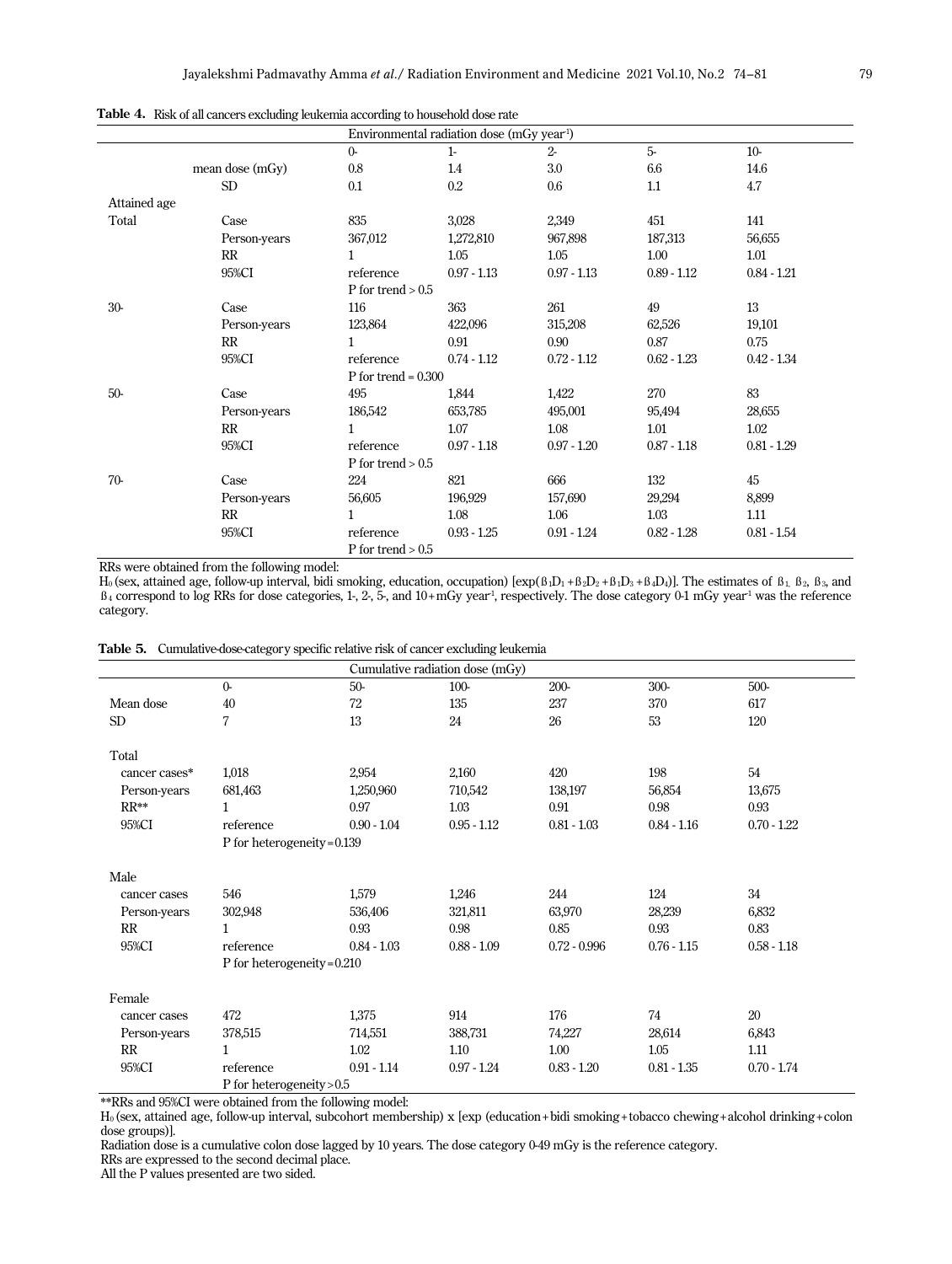|               |                             |               | Cumulative radiation dose (mGy) |               |               |  |
|---------------|-----------------------------|---------------|---------------------------------|---------------|---------------|--|
|               | $\Omega$                    | $20 -$        | $50-$                           | $100-$        | 150-          |  |
| Mean dose     | 16                          | 32            | 68                              | 122           | 193           |  |
| <b>SD</b>     | $\overline{2}$              | 8             | 13                              | 11            | 45            |  |
| Total         |                             |               |                                 |               |               |  |
| cancer cases* | 2,772                       | 3,092         | 775                             | 121           | 44            |  |
| Person-years  | 1,202,682                   | 1,258,129     | 324,351                         | 49,855        | 16,670        |  |
| $RR**$        | 1                           | 1.02          | 0.98                            | 0.90          | 1.05          |  |
| 95%CI         | reference                   | $0.97 - 1.08$ | $0.90 - 1.07$                   | $0.75 - 1.09$ | $0.77 - 1.41$ |  |
|               | P for heterogeneity > 0.5   |               |                                 |               |               |  |
| Male          |                             |               |                                 |               |               |  |
| cancer cases  | 1,427                       | 1,800         | 444                             | 74            | 28            |  |
| Person-years  | 470,740                     | 603,026       | 151,135                         | 26,364        | 8,940         |  |
| RR            | 1                           | 1.00          | 0.97                            | 0.84          | 1.03          |  |
| 95%CI         | reference                   | $0.93 - 1.07$ | $0.87 - 1.09$                   | $0.66 - 1.07$ | $0.70 - 2.48$ |  |
|               | P for heterogeneity $> 0.5$ |               |                                 |               |               |  |
| Female        |                             |               |                                 |               |               |  |
| cancer cases  | 1,345                       | 1,292         | 331                             | 47            | 16            |  |
| Person-years  | 731,942                     | 655,103       | 173,216                         | 23,491        | 7,730         |  |
| RR            | 1                           | 1.05          | 0.99                            | 1.01          | 1.07          |  |
| 95%CI         | reference                   | $0.98 - 1.14$ | $0.88 - 1.12$                   | $0.75 - 1.35$ | $0.65 - 1.75$ |  |
|               | P for heterogeneity $> 0.5$ |               |                                 |               |               |  |

**Table 6.** Childhood-dose-category specific relative risk of cancer excluding leukemia

\*\*RRs and 95%CI were obtained from the following model:

H0 (sex, attained age, follow-up interval, subcohort membership) x[exp (education+bidi smoking+tobacco chewing+alcohol drinking+colon dose groups)].

Radiation dose is a cumulative colon dose lagged by 10 years. The dose category 0-49 mGy is the reference category. RRs are expressed to the second decimal place.

All the P values presented are two sided.

This paper and the research behind it would not have been possible without the exceptional support of Drs M Krishnan Nair, Balakrishnan Rajan, Paul Sebastian, the former directors of RCC and the former principal investigators of this study. We also extend our sincere appreciation for P Gangadharan. The Karunagappally tumor registry was supported by the Health Research Foundation (HRF), Japan (Chairman: Dr Keigo Endo, Professor Emeritus, Gumma University). The HRF is supported by Low-dose Radiation Research Center of Central Research Institute of Electric Power Industry (Director: Toshiyasu Iwasaki), which had no role in study design, data collection, analysis, or interpretation.

#### **References**

- 1. Nair RR, Rajan B, Akiba S, Jayalekshmi P, Nair MK, Gangadharan P, *et al*. Background radiation and cancer incidence in Kerala, India-Karanagappally cohort study. Health Phys. 2009;96(1):55–66.
- 2. Nair MK, Gangadharan P, Jayalakshmi P, Nair RRK, Mani KS. Natural background radiation cancer registry, Technical Report 1990-1999. Trivandrum, Kerala, India: Regional Cancer Center, Trivandrum: 2004.
- 3. Jayalekshmy PA, Akiba S, Nair MK, Gangadharan P, Rajan B, Nair RK, *et al*. Bidi smoking and lung cancer incidence among males in Karunagappally cohort in Kerala, India. Int J Cancer. 2008;123(6):1390–7.
- 4. UNSCEAR. Report to the General Assembly with scientific annexes. E94IX. 2. New York: United Nations; 1993.
- 5. Akhmad YR and Nakashima Y. The Absorbed Dose in Air of Photons Generated from Secondary Cosmic Rays at Sea Level at Nagoya, Japan, Radiat Prot Dosim. 1995;58(1):47–51.
- 6. Billon S, Morin A, Caer S, Baysson H, Gambard JP, Backe JC, *et al*. French population exposure to radon, terrestrial gamma and cosmic rays. Radiat Prot Dosim. 2005;113(1):314–20.
- 7. ICRP. Conversion Coefficients for Radiological Protection Quantities for External Radiation Exposures. ICRP Publication 116. Ann ICRP 40(2–5). Oxford: Elsevier; 2010.
- 8. Preston DL, Shimizu Y, Pierce DA, Suyama A, Mabuchi K. Studies of mortality of atomic bomb survivors. Report 13: Solid cancer and noncancer disease mortality: 1950-1997. Radiat Res. 2003;160(4):381–407.
- 9. Preston D, Lubin J, Pierce D, McConney M. Epicure Users Manual Guide. Seattle:Hirosoft International Corporation; 1993
- 10. Breslow NE and Day NE. Statistical methods in cancer research. Volume 2 - The design and analysis of cohort studies. Lyon: International Agency for Research on Cancer; IARC Scientific Publications No. 82; 1987.
- 11. UNSCEAR 2000 Report to the General Assembly, Annex B: